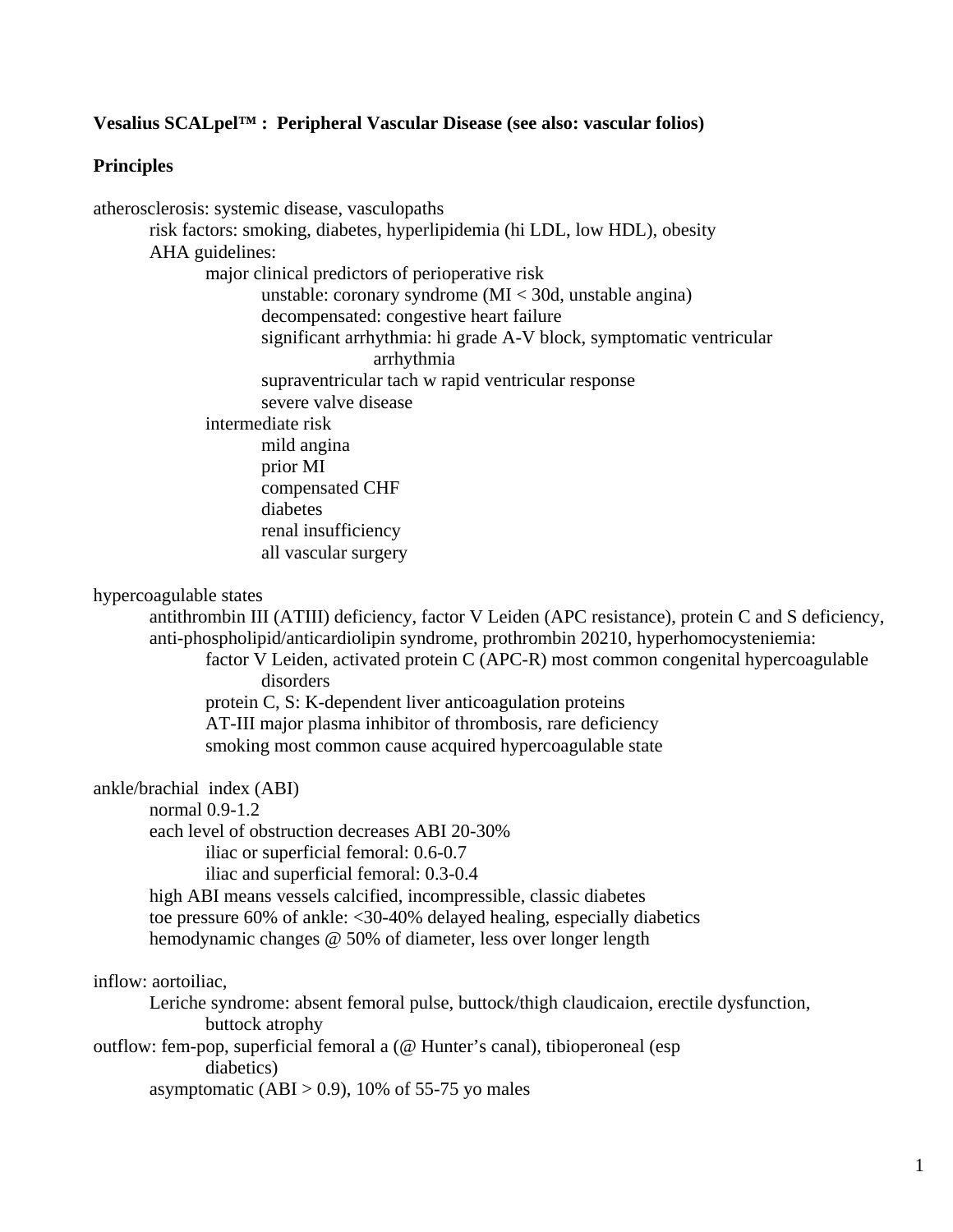intermittent claudication ("to limp"): pain due to increased demand on exercise in the face of fixed stenosis, ABI 0.5-0.7 majority do not need surgery to prevent amputation 7% 5y amputation risk, rare 5y survival with claudiation <70% <50% have 3 vessel coronary disease smoking worsens symptoms (cessation improves), obesity, hypertension, diabetes, hyperlipidemia (keep LDL < 100) exercise improves skeletal muscle metabolism marker for future cardiovascular events, stroke, infarction 5y mortality 30-50% treat with antiplatelet agents rest pain night, dependent position helps heparin releases NO, vasodilation ulceration/gangrene microembolization (blue toe) differential Dx leg pain circulatory: arterial: workload related, reproducible venous: gravity dependent, worsens when upright, relieved with elevation neuro: sporadic, unpredictable musculoskeletal: worst in AM when first stand up natural hx claudication ("to limp") 70-80% remain stable respond to non-operative Rx, smoking cessation 20-30% progress 2-3% gangrene risk per year 5-7% amputation risk @ 5y, 12% @ 10 ABI < 0.5 best predictor of amputation 5y mortality 30% (MI), 10y 60% imaging duplex US angio femoral most useful access site axillary highest complication rate axillary sheath hematoma casues hand neurologic changes, explore delayed Dx can result in permanent damage MRA, CTA: 100cc contrast medical Rx risk factor modification, exercise meds: ASA (no effect on symptoms but prevention for secondary cardiovascular events)

trental (older, acts on RBC deformability, fibrinogen & platelets), rarely used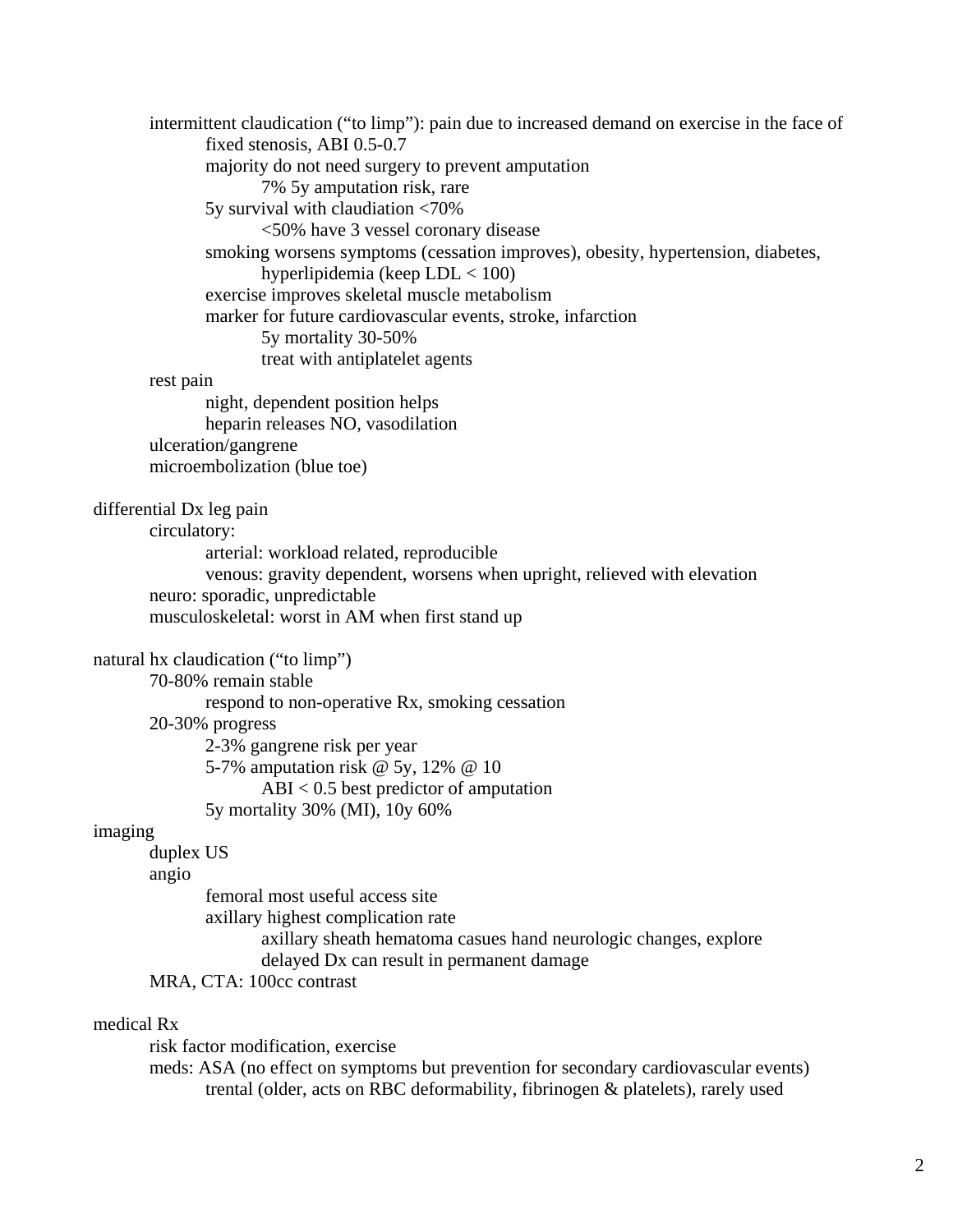plectal/cilostazol: phosphodiesterase III inhibition (contraindicated in pts. with CHF)

# **Aortoiliac disease**

aortobifemoral bypass gold standard 80-90% 10y patency transabdominal equivalent to retroperitoneal approach 16X8, 18X9 most common sizes tunnel retroperitoneal limbs posterior to ureter to prevent obstructive uropathy distal end to side allows retrograde pelvic blood flow contrandications: intraabdominal sepsis, hostile abdomen (malignancy, pancreatitis) alternative: ax-fem + fem-fem, thoraco-bifemoral aortoiliac endarterectomy disease confined to common iliac, not external young male with small femoral a's desire to avoid synthetic graft (e.g. w bowel perforation) autogenous in situ reconstruction deep femoral vein (Claggett) cryopreserved aorta, expensive endovascular replacing open aortofemoral bypass unilateral aortoiliac occlusion aorto-fem, ilio-fem, fem-fem iliac endarterectomy endovascular: angioplasty, stent, endograft better results in common iliac than external complications of aortofemoral surgery infection 1-2% gold standard: graft excision and extraanatomic bypass (rare in situ reconstruction in selected patients) aortoenteric fistula <1% pseudoaneurysm 2-4% usually due to arterial degeneration most common: mycotic aneurysm @ femoral anastomosis in groin related to synthetic graft lymph leak 2-4% bleeding occlusion: thrombosis 5-10% @5y, embolism <1% colon ischemia 1-2% spinal cord ischemia <0.1%

# **Infrainguinal**

medical therapy before consider bypass, surgery or endovascular for severe disease only  $(\sim 1/3)$ conduit

 greater saphenous: highest patency, no difference in-situ v excised most common cause of in-situ graft failure is retained valve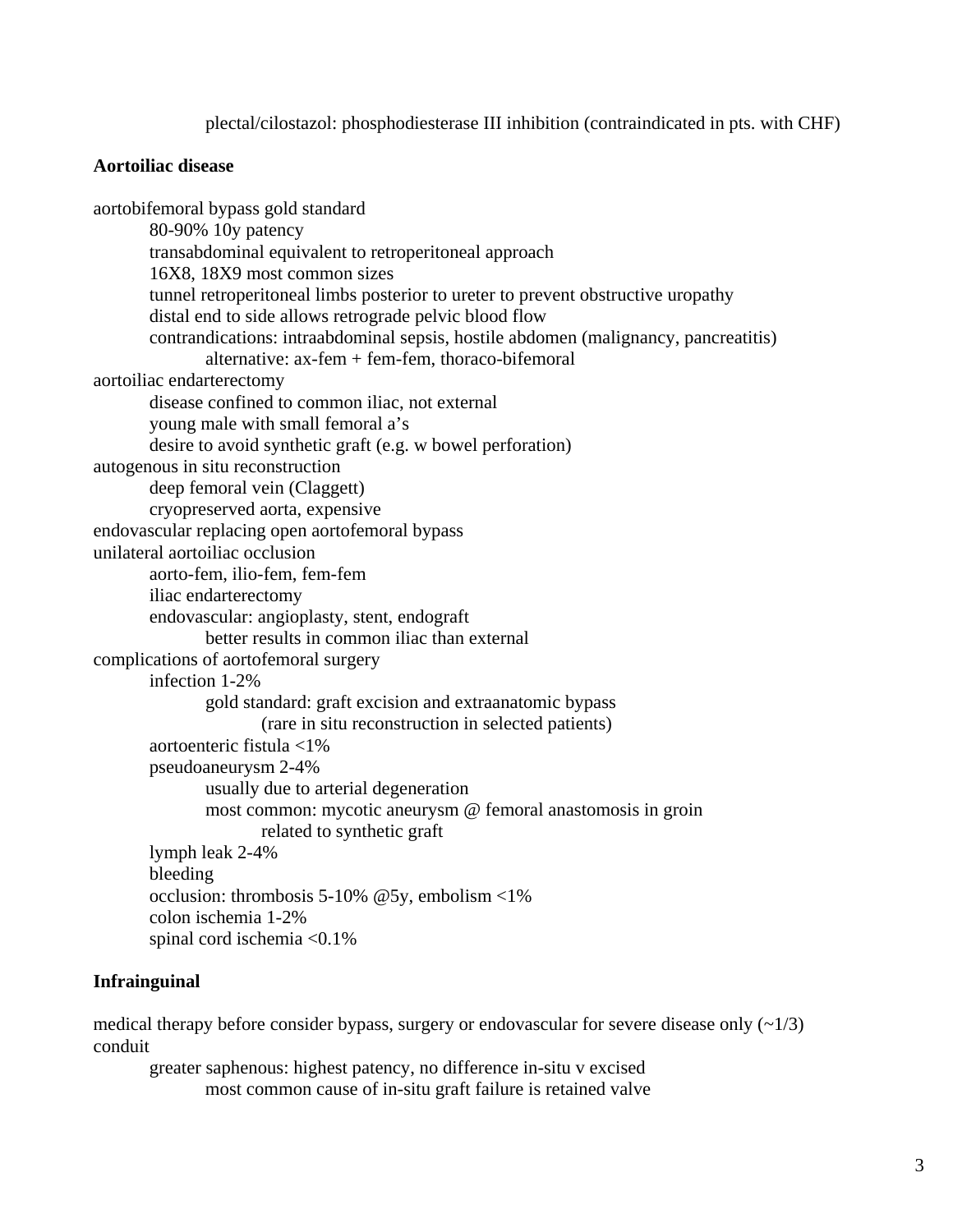other autogenous: lesser saphenous, arm vein, deep femoral v synthetic: PTFE, polyester, no difference other: cryopreserved: poor (25%) 1y patency, infection; umbilical: aneurysm patency primary patency: time to failure secondary patency: patency after thrombolysis or thrombectomy assisted patency: intervention prior to occlusion asymptomatic stenosis detected in surveillance infrainguinal results above knee autogenous and synthetic equivalent @2y venous graft patency is directly proportional to diameter (do not use vein < 3.5mm) inversely proportional to length, and graft generation  $(1<sup>st</sup> > 2<sup>nd</sup>$  etc.) limb salvage: 60% 5y patency, 80% limb salvage multilevel inflow disease treated first simultaneous inflow and outflow only for tissue loss with inadequate collaterals hi morbidity only 20% of pts with combined aortoiliac and fem-pop disease go on to have second stage (don't need  $2<sup>nd</sup>$  stage) assessing adequacy of inflow aortogram appearance: < 50% stenosis any resting pressure gradient implies > 50% stenosis pressure gradient with vasodilatation pharmacological (Papaverine 30mg) tourniquet induced ischemia, increases flow rate across stenosis, becomes evident exercise: increased flow demand duplex waveform: delayed upstroke time (>.144 sec) femoral artery aneurysm: rupture least likely complication popliteal entrapment young men without risk factors for atherosclerosis congenital fibromuscular entrapment of neurovascular bundle at knee most common type: popliteal medial to insertion of medial head of gastroc. symptoms elicited by active plantar foot flexion, knee extension MRA best test, axial images simple release (young) v bypass depends on degree of damage to popliteal long segment occlusion after many years of trauma require bypass popliteal aneurysm most frequent (70%) peripheral aneurysm 50% bilateral AAA present in 8% of patients with unilateral pop. aneur, 50% with bilateral (1% of patients with AAA have pop aneur) 30-50% are bilateral 35% thromboembolic complications within 4y, 25% amputation after complication

most complications in >2cm, operate on >2cm asymptomatic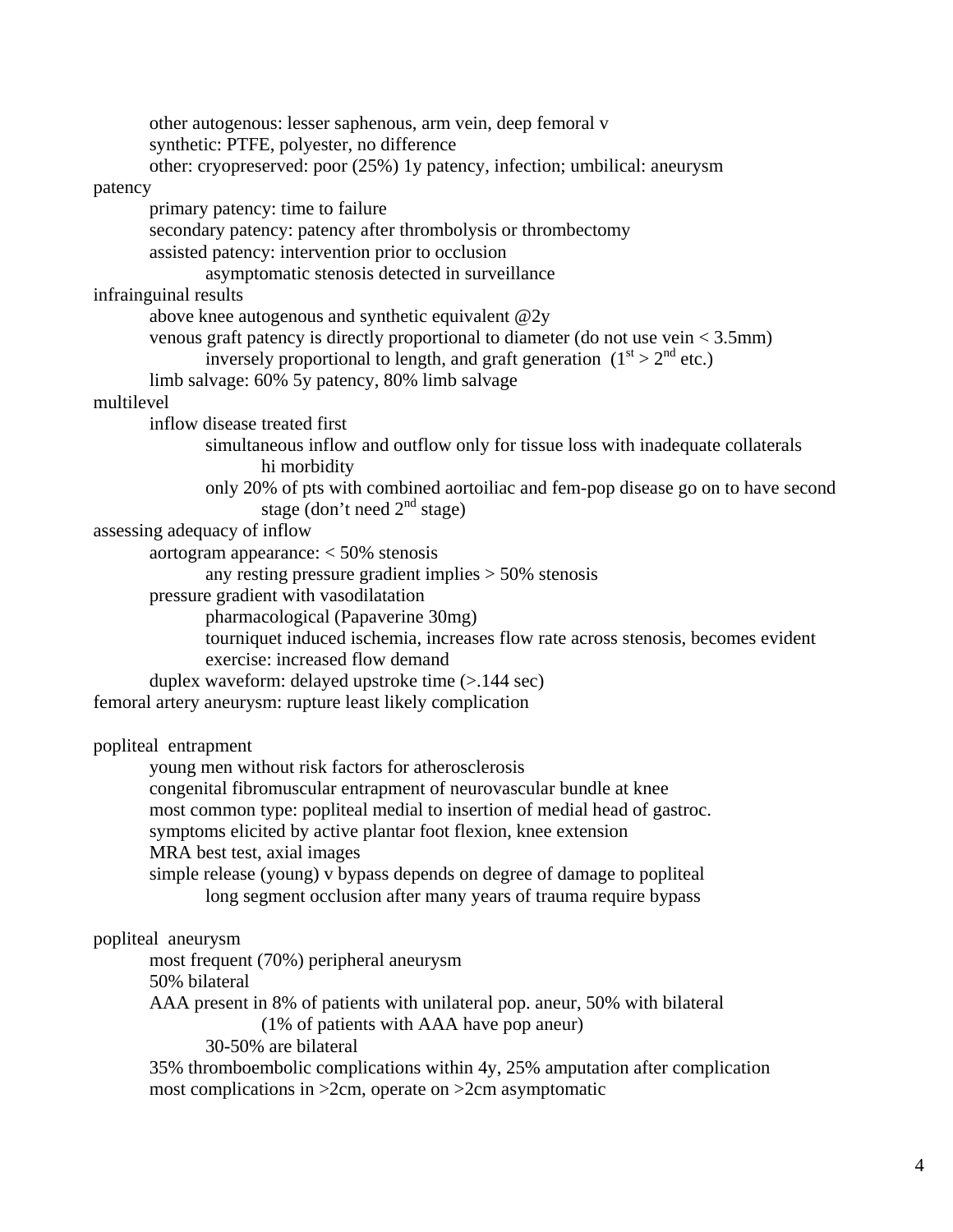14% risk of symptoms/year rare rupture blue toe emboli, acute limb ischemia symptoms: pain, numbness, paresthesia, venous engorgement, edema anticoagulation has no effect on compressive symptoms exclusion and bypass outside or in bed of aneurysm ligate geniculate vessels from within sac, may allow continued growth of aneurysm after bypass embolization or clot of distal vessels complicates bypass thrombolytic Rx: primary treatment prior to bypass in patients with acute thrombosis and viable limb angio to ID patent distal vessels, increase bypass patency 80% 5y patency questionable durability of stent in popliteal location adventitial cystic disease 5M:1F, 20-40yo with rapid onset claudication myxomatous, mucinous cyst in wall of artery with luminal compression cyst fills quickly causing pain claudication, distal pulses disappear with passive flexion, pushes cyst into lumen scimitar sign on angio, accentuated with flexion treatment is interposition graft (not aspiration or surgical drainage) Buerger's/thromboangiitis obliterans: 20-40yo smoker, M>F must involve >1 limb for diagnosis r/o atherosclerotic, diabetes, embolic, autoimmune, hypercoagulable state inflammation (different from giant cell arteritis), thrombotic occlusion small and medium vessels upper and lower extremity, especially hands and feet if completely stop smoking averts (50% decrease) major limb loss, if not 80-90% amputation corkscrew collateral vessels superficial thrombophlebitis associated polyarteritis nodosa vasculitis of medium arteries, slow onset fever, nodules, ulcerations, digital ischemia (especially lower extremities) multiple visceral involvement, CNS, heart

Rx steroids, cyclophosphamide

fibromuscular dysplasia: 25% associated with intracranial aneurysm

persistent sciatic artery

 $M = F$ 

 Cowie's sign: no femoral pulse in the presence of pedal pulses continuation of internal iliac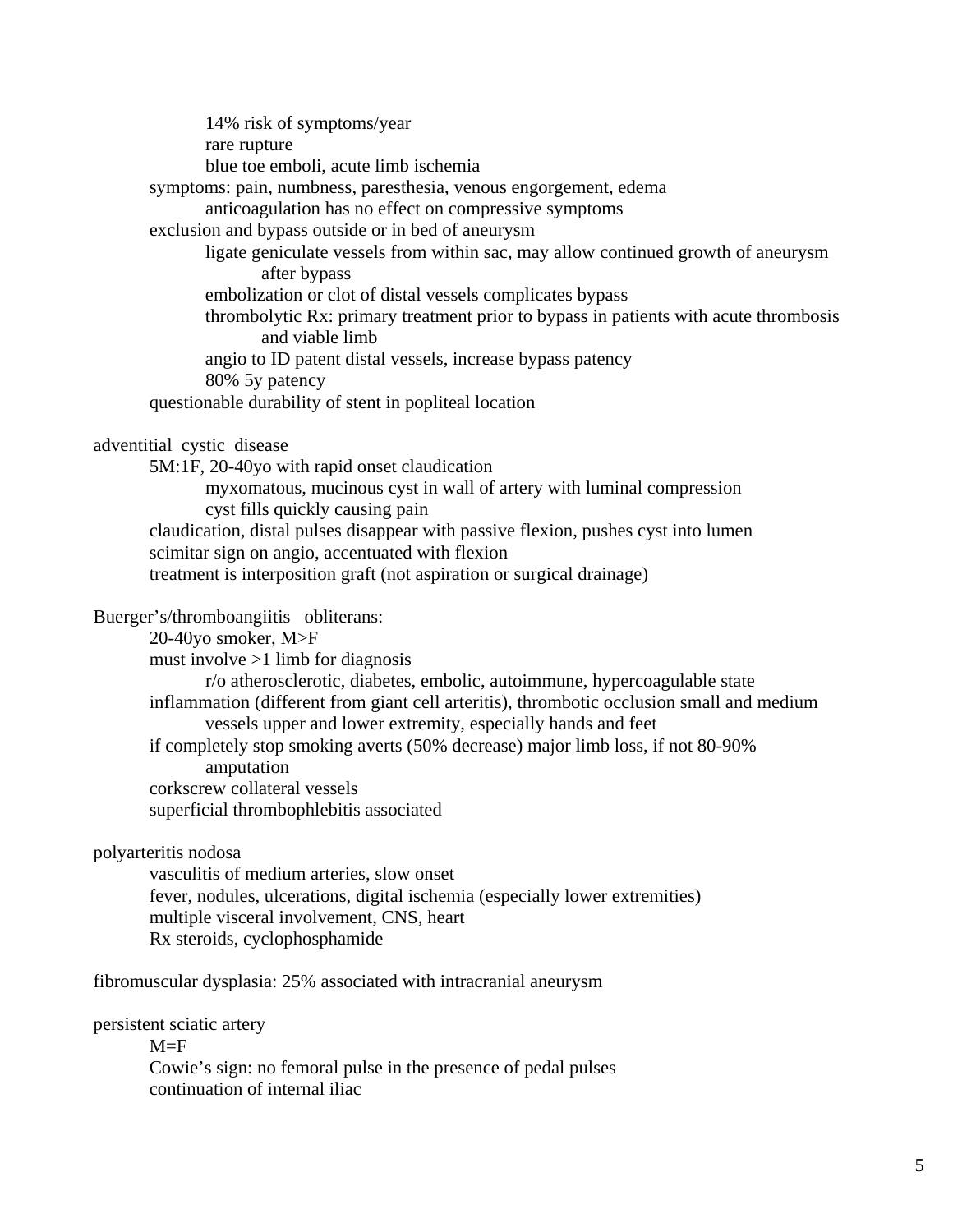aneurysm formation with sciatic pain common presentation buttock pain, rupture with sitting

### **Acute limb ischemia**

multi-level more likely tissue loss sudden onset pulseless leg Ps: pulseless, pallor, paresthesias/paralysis, poikilothermic (cool), pain classification viable: no sensory loss, weakness threatened mild: absent pulses, asymmetric temp, preserved motor and sensory severe: loss motor and sensory, cool, cyanotic advanced ischemia: no movement or sensation, cool, motled, deep muscle tederness, blisters, rigor surgical intervention between threatened and advanced

embolism v thrombosis

 embolism: sudden, more pain, no history echocardiogram to identify cardiac source IV heparin 5-10K U bolus followed by drip embolectomy with local left atrial embolus to common femoral most common thrombosis: progressive onset, history of peripheral/coronary artery disease

#### treatment

 hx consistent with embolus: emergency surgery without angio complications of revascularization: cardiac arrest/arrhythmia compartment syndrome with myonecrosis, pigment nephropathy prolonged ischemia or compartment press. > 30mm Hg do 4 compartment fasciotomy most other: pre/intraop angio indicated anticoagulate with full dose 100u/kg heparin history < 14d & limb viable do wire test: if wire passes consider thrombolysis, if not to OR revascularization should not be done for advanced ischemia

#### trauma

 hard signs: pulsatile bleeding, expanding hematoma, bruit, distal ischemia soft signs: history of bleeding, stable hematoma, nerve injury, hypotension angio findings: intimal defect < 50% diameter with distal flow: observe extravasation, pseudoaneurysm, A-V fistula, occlusion: surgery wide prep and prep donor limb prox and dist control perforation: primary repair if possible or autogenous tissue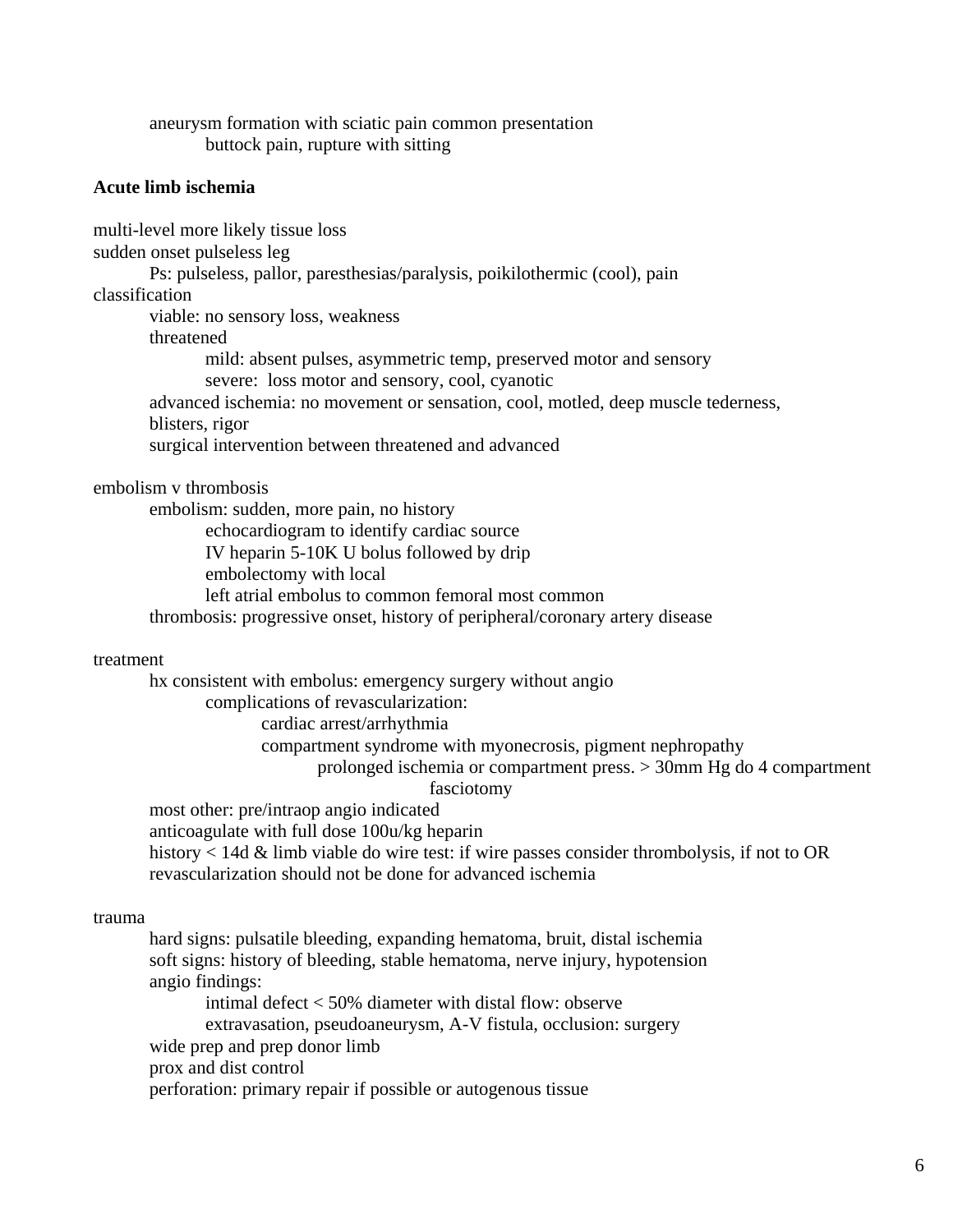consider covered stent if no significant branches autogenous reconstruction, ligation option if unsalvageable completion angio frostbite: rapid rewarming in warm water

### **Compartment syndrome**

muscle blood flow stops  $\omega$  < 30-40mm, difference of < 30 compartment v diastolic Muscle necrosis: hyperkalemia; Rx insulin/glucose, bicarb, fasciotomy

## **Diabetic foot**

 may have significant arterial stenosis with normal foot pulses and ABIs (stiff calcified vessels) 25% could be treated with angioplasty with improvement in ulcer healing 10% require arterial bypass 78% limb salvage 15% develop ulcers (arterial ulcer foot, toe; venous medial malleolus) 15% of these result in osteomyelitis signs and symptoms (fever) decreased because of diabetic immunosupression probe for sinus tracts, abscess, bone, joint, 89% accurate MRI sensitive but not specific WBC scan  $> 80\%$  specificity mixed infection 3-5 organisms: staph, strep, enterobacter, bacteroides cover broad spectrum Rx: avoid wt. bearing, drain/debride (delay increases risk of major amputation,morbidity and mortality), control glucose, treat ischemia (negative pressure dressing does not increase blood flow)

## **Anticoagulation**

 unfractionated heparin accelerates interaction antithrombin III with thrombin (IIa) indirect thrombin inhibitor needs ATIII to act (can increase ATIII with FFP) low molecular wt heparin (LMWH) inhibits Xa, down-regulates production of thrombin (central regulatory enzyme in hemostasis) heparin induced thrombocytopenia (**HIT**), 5% incidence with any form/route of heparin pl <150K or 50% of baseline onset 4-14 days after start heparin therapy, two types mild form: 4d, minimal decrease platelets, direct effect of heparin on platelets not immunological, no thrombosis, resolves without discontinuing heparin severe/immune HIT: 4-14d, (within hrs if prior xposure to heparin, usually due to IV unfractionated heparin delayed recognition poor outcome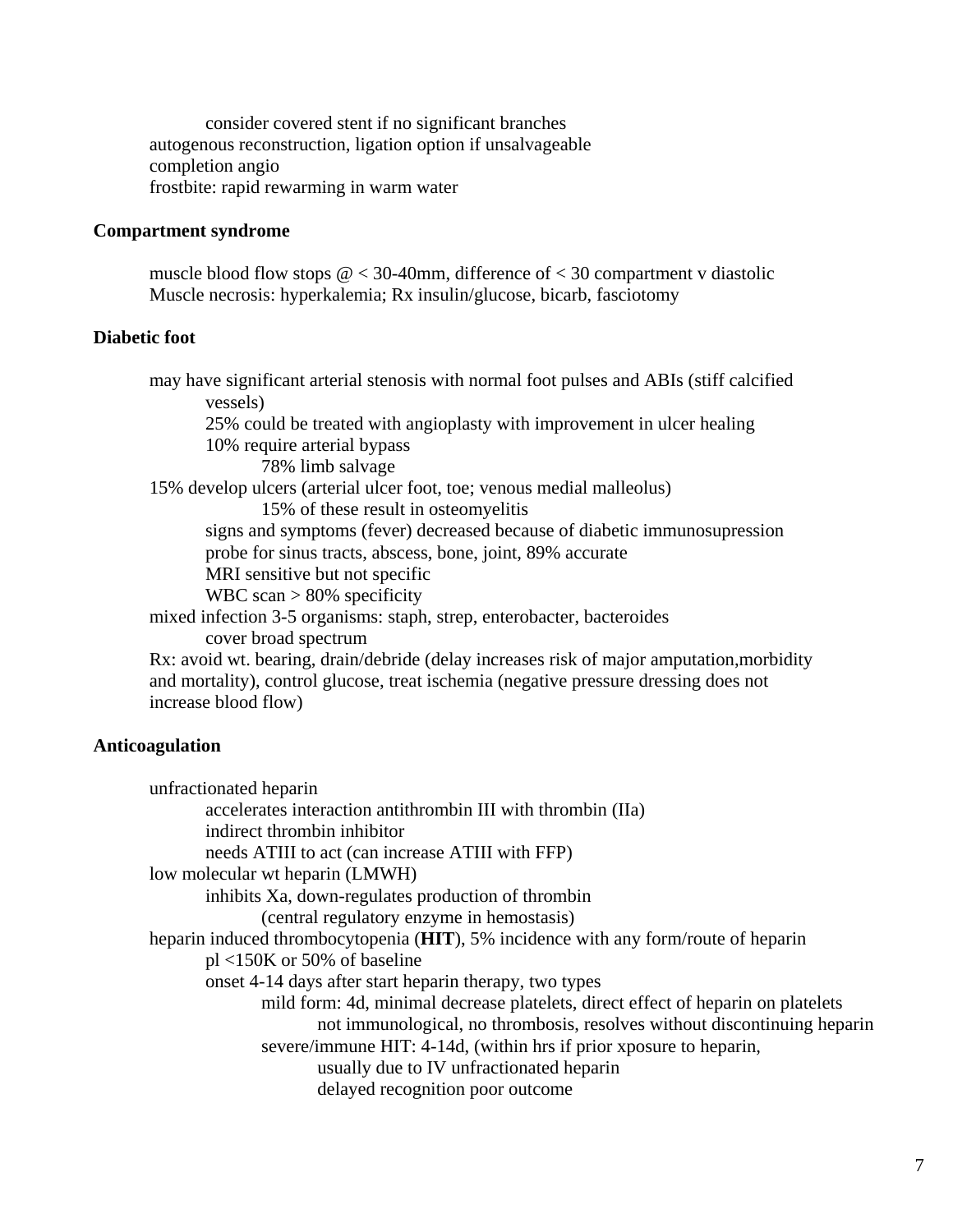antiplatelet antibody  $+$  pl factor  $4 \rightarrow$  pl activation/aggregation, XS thrombin generation, venous and arterial thrombosis Rx: stop unfract hep, replace with direct thrombin ihibitor (argatroban, lepirudin)

warfarin/coumadin

 inhibits vitK-dependent carboxylation of II, VII, IX, X in liver hirudin from saliva of medical leeches, recombinant production direct thrombin inhibitor not dependent on ATIII used as alternative anticoagulation in patients with heparin-induced thrombocytopenia

### **Venous disease**

greater saphenous vein stripping below knee risk saphenous N injury axillary-subclavian vein thrombosis (Pagett-Schrotter's disease) young, 2M:1F, debilitating symptoms, painful arm swelling, venous hypertension (effort thrombosis) also frequently associated with central venous catheterization treat acute with anticoagulation, elevation, catheter thrombolysis, does not alter stenosis 80% have persistent symptoms, treat underlying problem superior thoracic aperture compression: decompress (first rib resection) and circumferential venolysis balloon angioplasty of stenosis not durable, early recurrence surgical bypass procedures option stents not an option, break in this location upper extremity venous gangrene extremely rare

## May-Turner syndrome

 compression of L common iliac v by R common iliac artery pain and edema before thrombosis catheter-directed lysis before metallo-stent

# DVT

 risks: obesity, varicosities, immobity, malignancy, thrombophlebitis, idiopathic thrombosis, diabetes, pregnancy, general anesthesia (20-50%), knee, hip joint replacement (50%) systemic heparin to oral anticoagulation X 3-6mo, decreases PE, recurrent DVT 3mo for known transient reversible risk factor, longer for permanent risk iliofemoral higher risk for post-thrombotic syndrome thrombectomy only for phlegmasia cerulia/alba (secondary arterial ischemia) dolens, major obstruction subclavian, iliac, femoral recurrence common catheter-directed lytic Rx 80% success, 11% major bleeding complication,1% PE better overall results than heparin alone